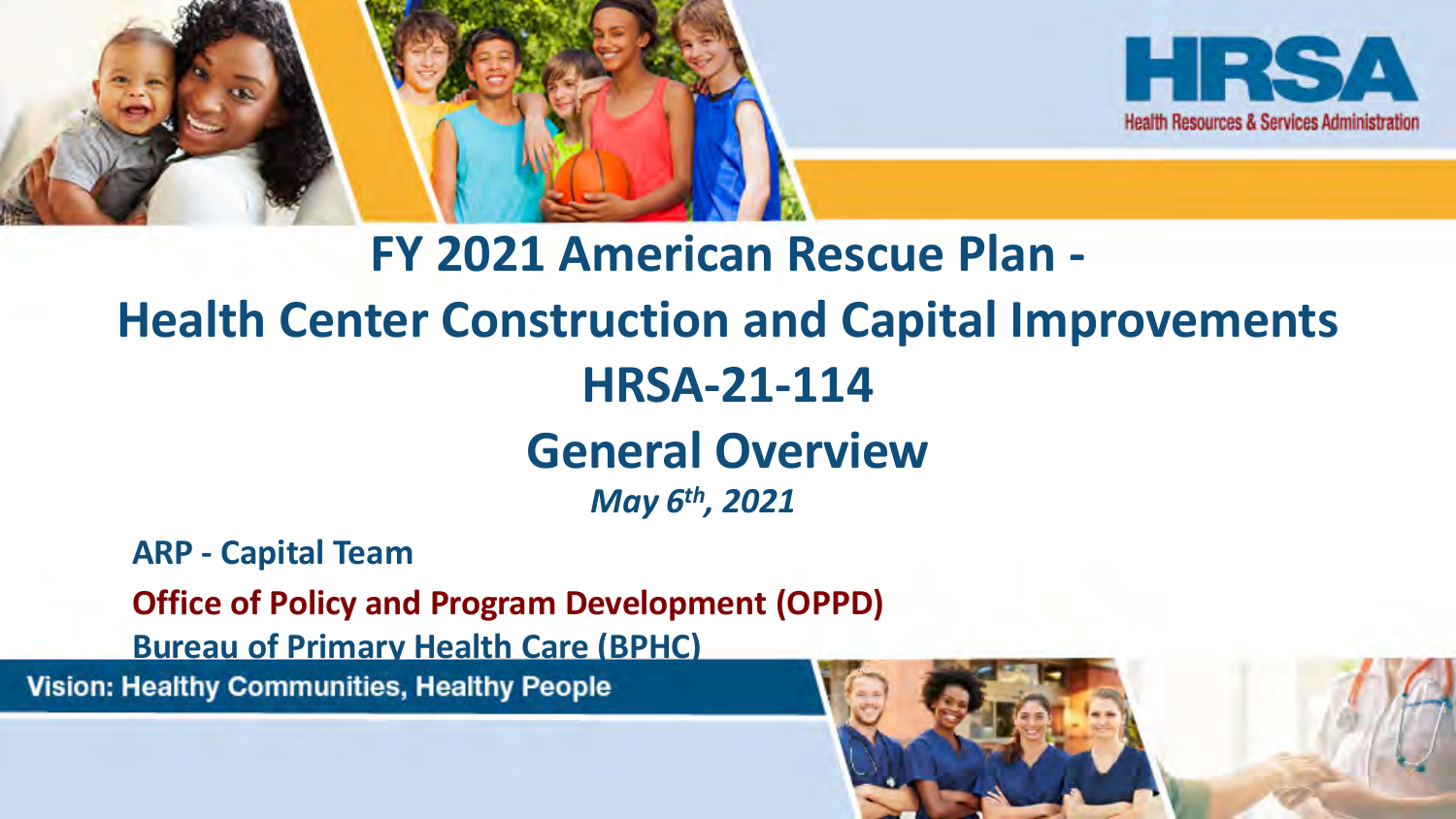#### **Agenda**

- American Rescue Plan (ARP) Background
- Funding Opportunity Information
- **Eligibility Requirements**
- Use of Funds
- Application Information
- **Other Financing Resources**
- Technical Assistance Resources and Contact Information



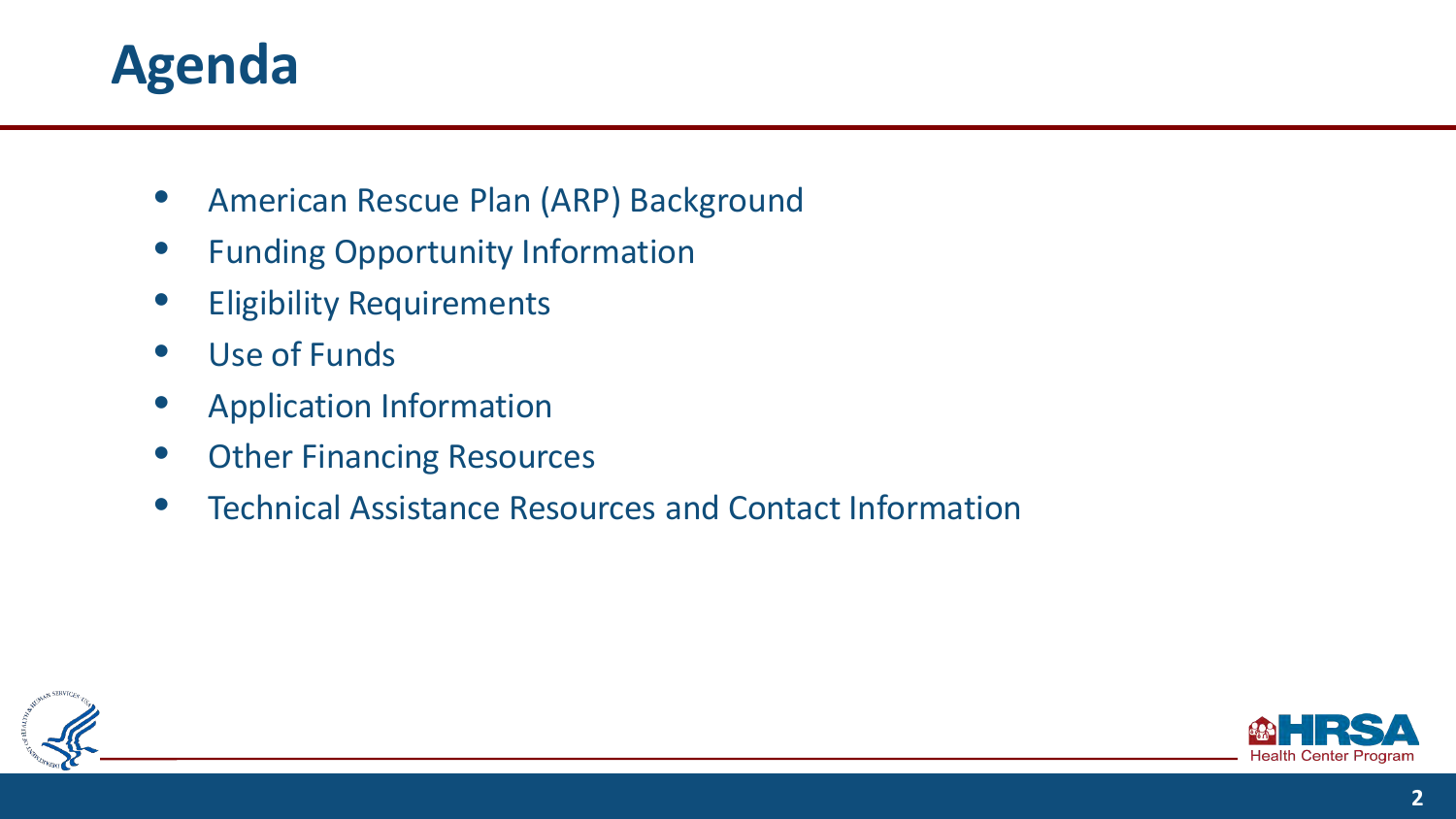#### **American Rescue Plan of 2021**

**COVID–19 Vaccinations and Related Activities**

**Testing, Treatment, and Related Activities to Mitigate COVID-19**

**Equipment, Supplies, and Staffing for Mobile COVID-19 Testing and Vaccinations**

**Build and Sustain the Health Care Workforce**

**Enhance Health Care Services and Infrastructure**

**Outreach and Education Related to COVID–19**



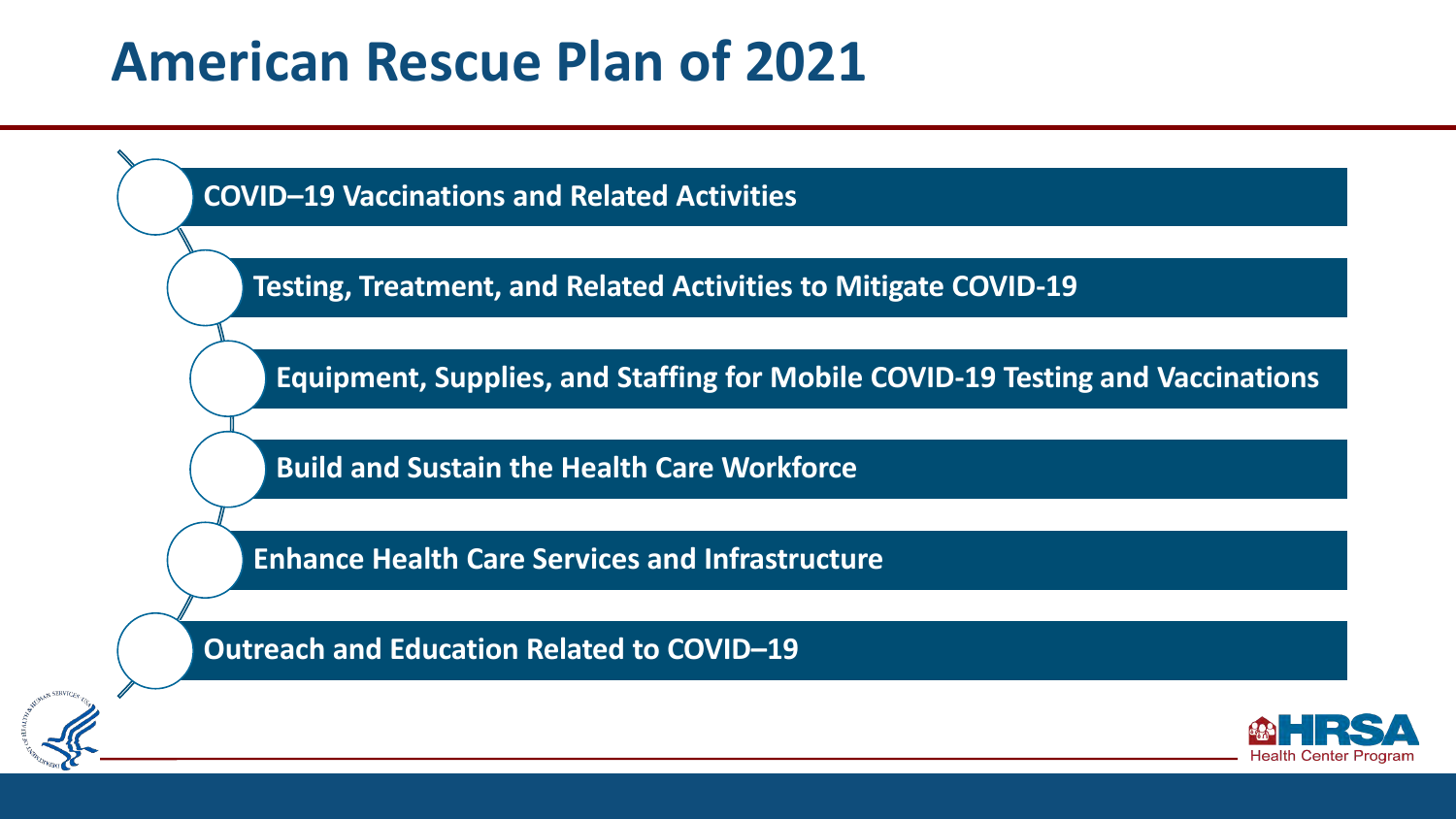

To support construction, expansion, alteration, renovation, and other capital improvements to modify, enhance, and expand health care infrastructure.



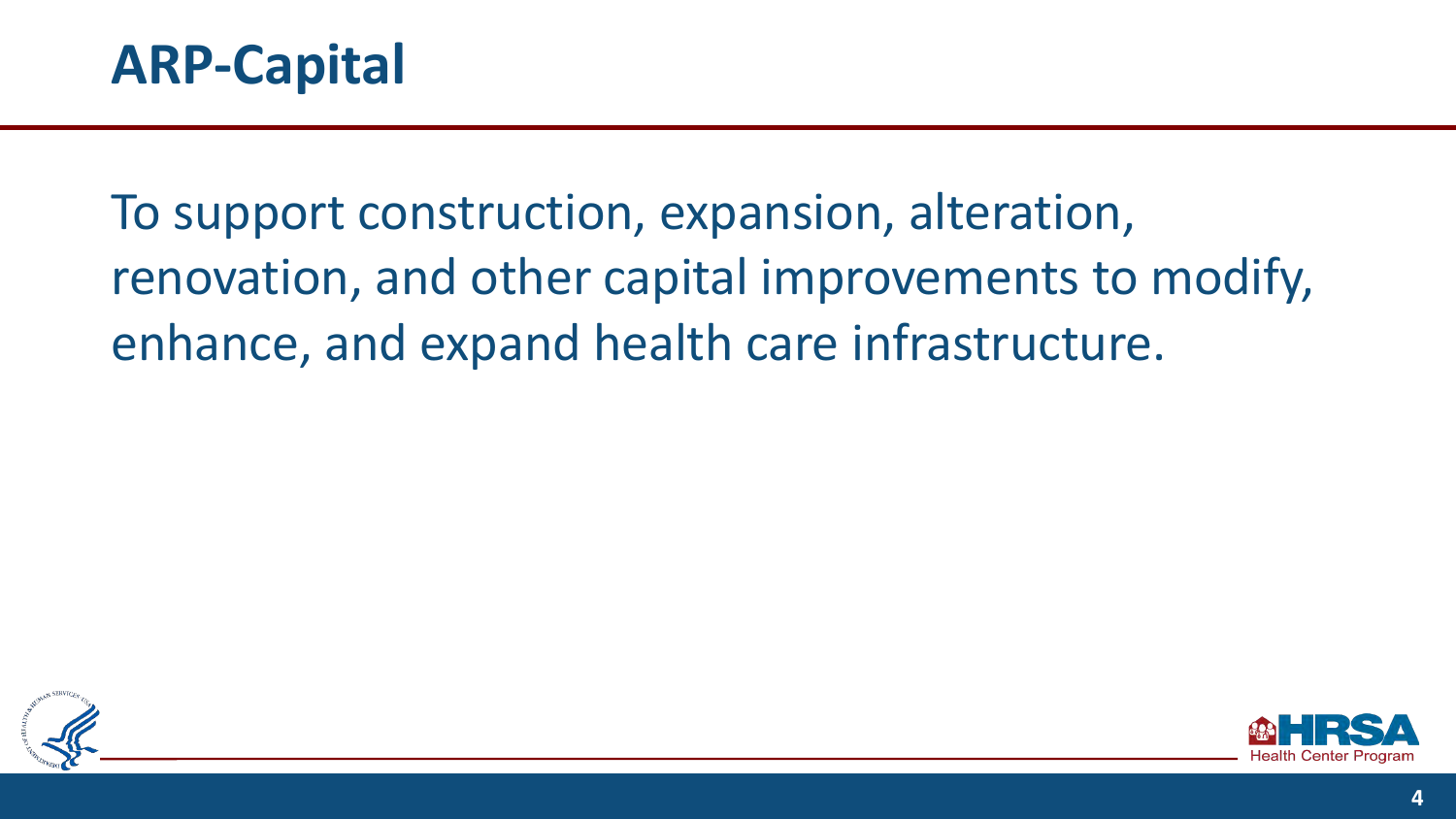## **Funding Opportunity Information**

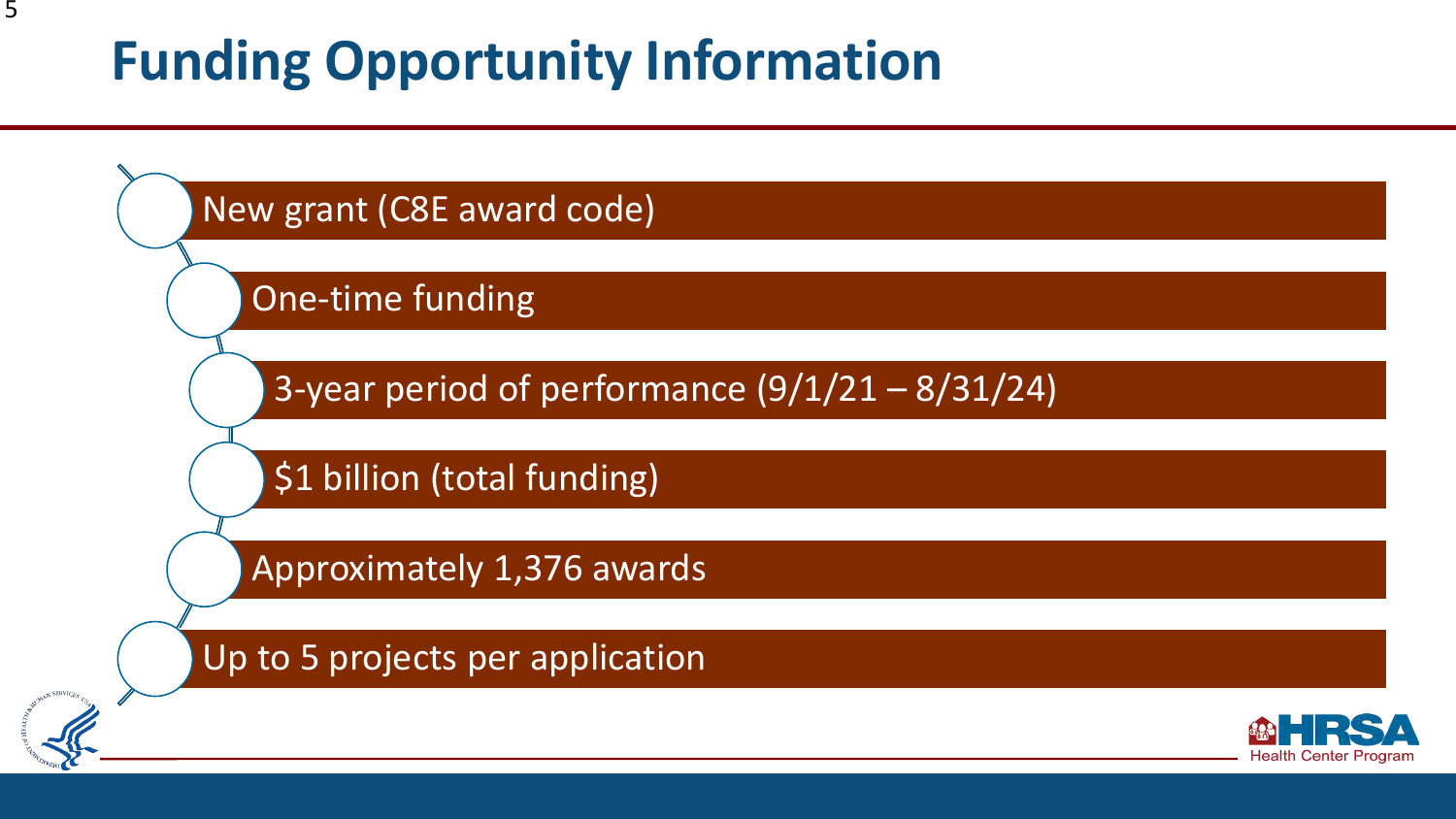## **Eligibility Requirements**

- To be eligible to apply, your organization must be an existing and active health center receiving Health Center Program operational support (H80) under sections 330(e), (g), (h), and/or (i) at the time of application and at the time of award.
- You are not eligible to receive this funding if you have one or more of the following characteristics at the time of award:
	- Five or more Health Center Program requirement area conditions that are in the 60-day phase of Progressive Action.
	- One or more Health Center Program requirement area condition(s) that are in the 30-day phase of Progressive Action.

![](_page_5_Picture_5.jpeg)

![](_page_5_Picture_6.jpeg)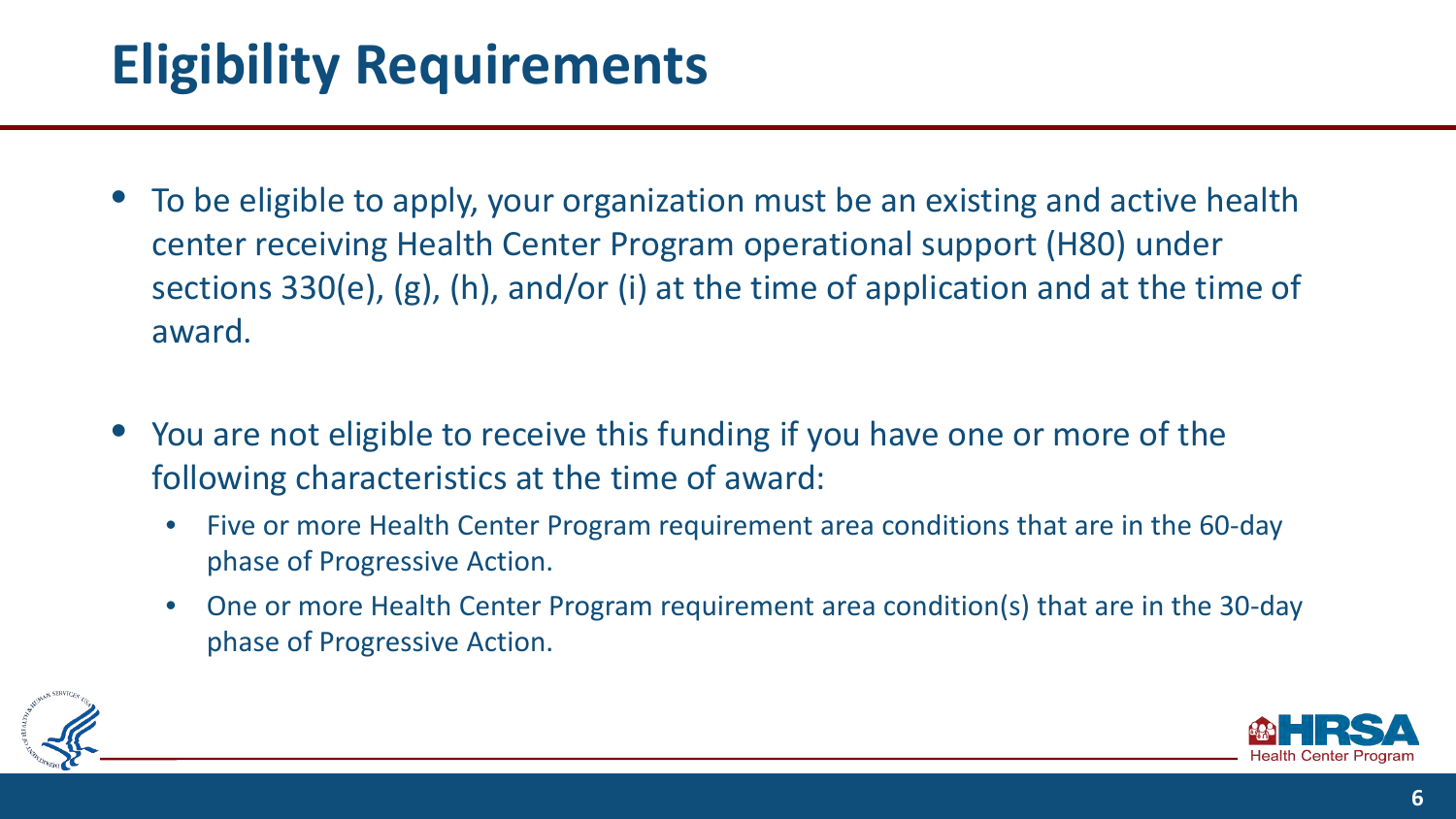#### **Funding Formula**

![](_page_6_Figure_1.jpeg)

![](_page_6_Picture_2.jpeg)

![](_page_6_Picture_3.jpeg)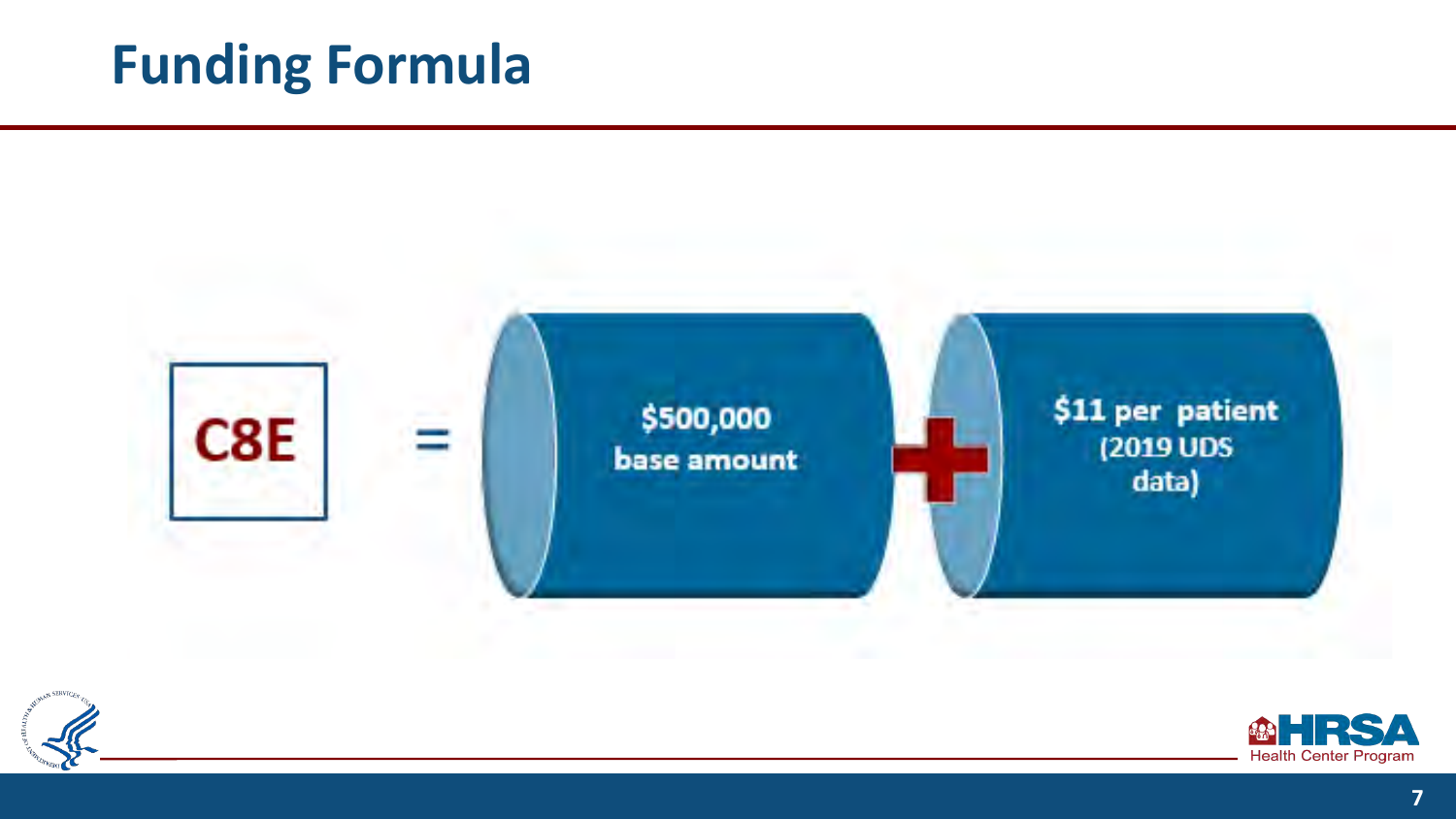### **C8E - H8F Minor A/R Comparison**

# **C8E**

No limit on project costs

Exterior expansion work permitted

May use up to maximum funding formula amount for activities

Cannot leverage H8F funding for ARP-Capital

![](_page_7_Picture_6.jpeg)

Per site project cost cannot be \$500,000 or greater

New construction activities, additions, or expansions **not allowed**

May use up to \$500,000 of H8F funds for minor A/R

Cannot leverage C8E funding for H8F minor A/R projects

![](_page_7_Picture_11.jpeg)

![](_page_7_Picture_12.jpeg)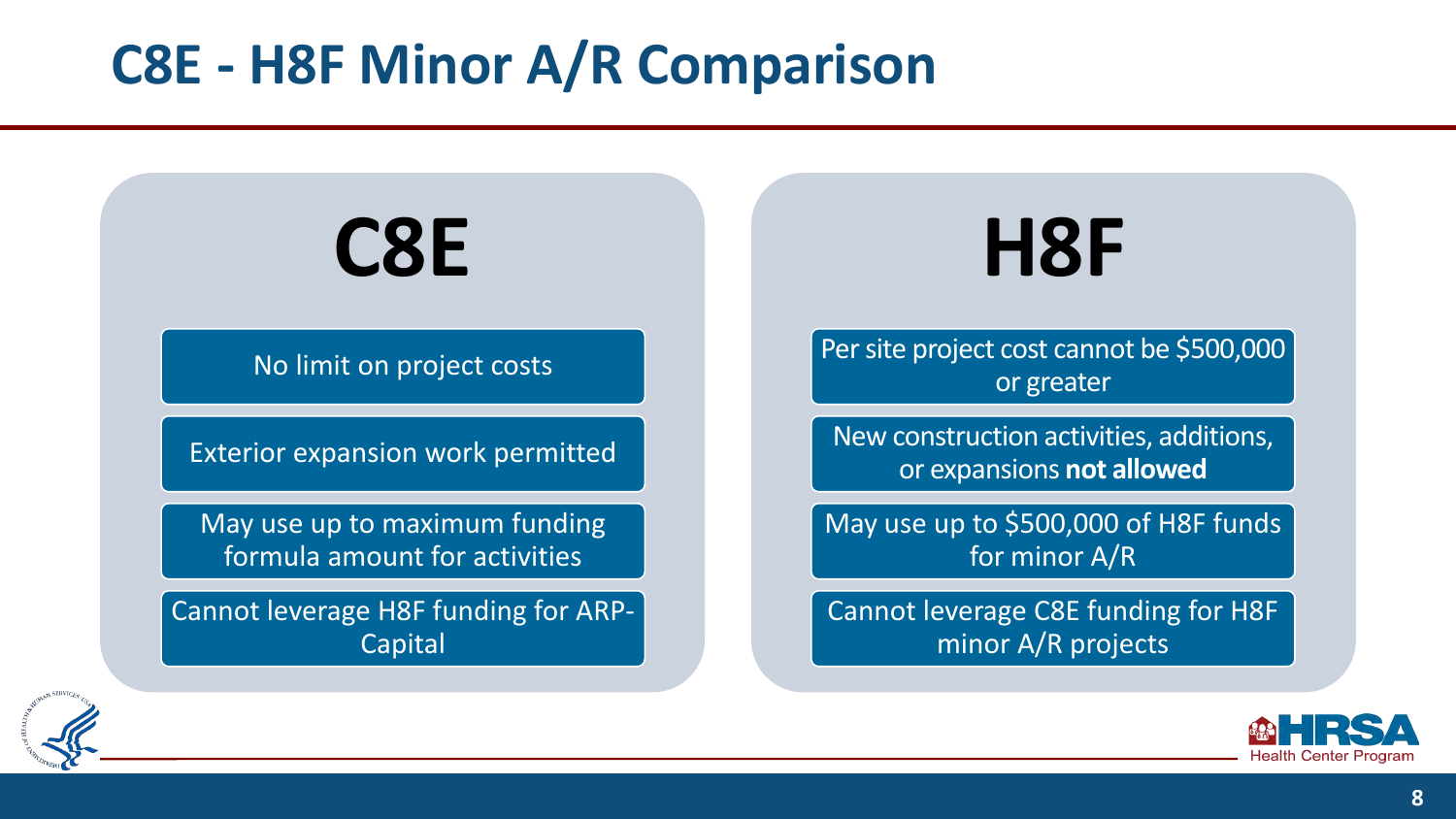### **Project Types**

Construction of a New Facility

- **New building structure**
- **New stand-alone structure**

• Example – construction of a new standalone service delivery site

Construction/Expansion (C/E) of an Existing Facility

• **Adds square footage and/or includes significant site work**

• Examples – expansion of a new pharmacy wing; addition of a covered driveway for patient drop off

#### Alteration/Renovation (A/R) of an Existing Facility

- **Involves renovations to an existing facility that does not increase square footage of the facility**
- Examples modernizing facility interior; reconfigure existing space to add new exam spaces that support additional patient capacity

#### Equipment Only

- **Loose, moveable equipment not affixed to the physical building structure, and with a useful life of more than one year**
- Example purchase of new clinical equipment; purchase of a mobile van

![](_page_8_Picture_14.jpeg)

![](_page_8_Picture_15.jpeg)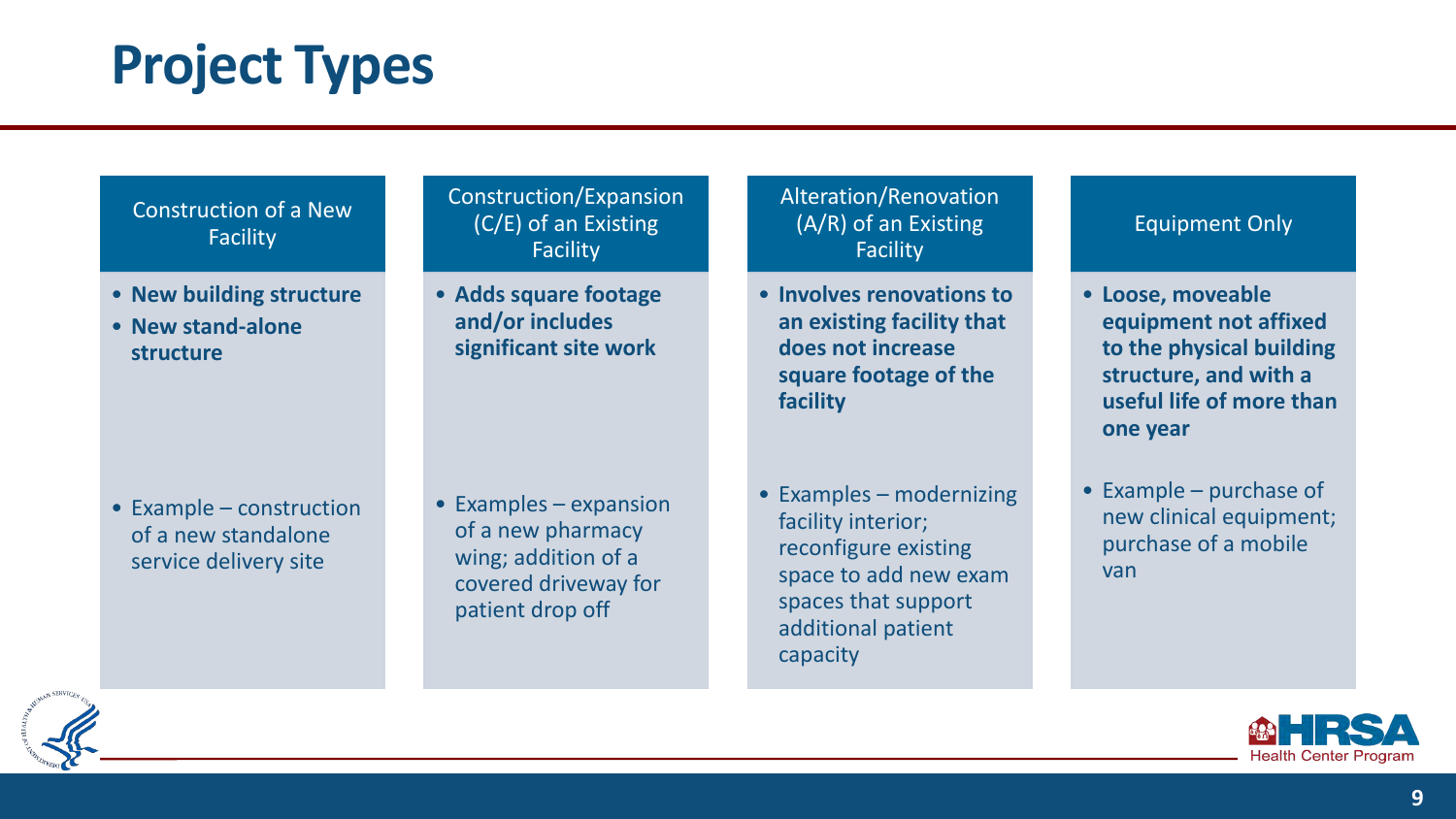### **Use of Funds**

| <b>Project Activity</b>                                                                                                                                            | <b>Permitted</b> |
|--------------------------------------------------------------------------------------------------------------------------------------------------------------------|------------------|
| Construction related activities associated with a project or connected activity<br>(e.g., installation of utilities, demolition) that starts before the award date | No.              |
| Pre-construction costs (architect's fees and consultant's fees necessary to the<br>planning and design of the project) incurred dating back to January 31, 2020.   | Yes              |
| New sites across all project types                                                                                                                                 | Yes              |
| Purchase of new or replacement mobile medical vans                                                                                                                 | Yes              |

![](_page_9_Picture_2.jpeg)

![](_page_9_Picture_3.jpeg)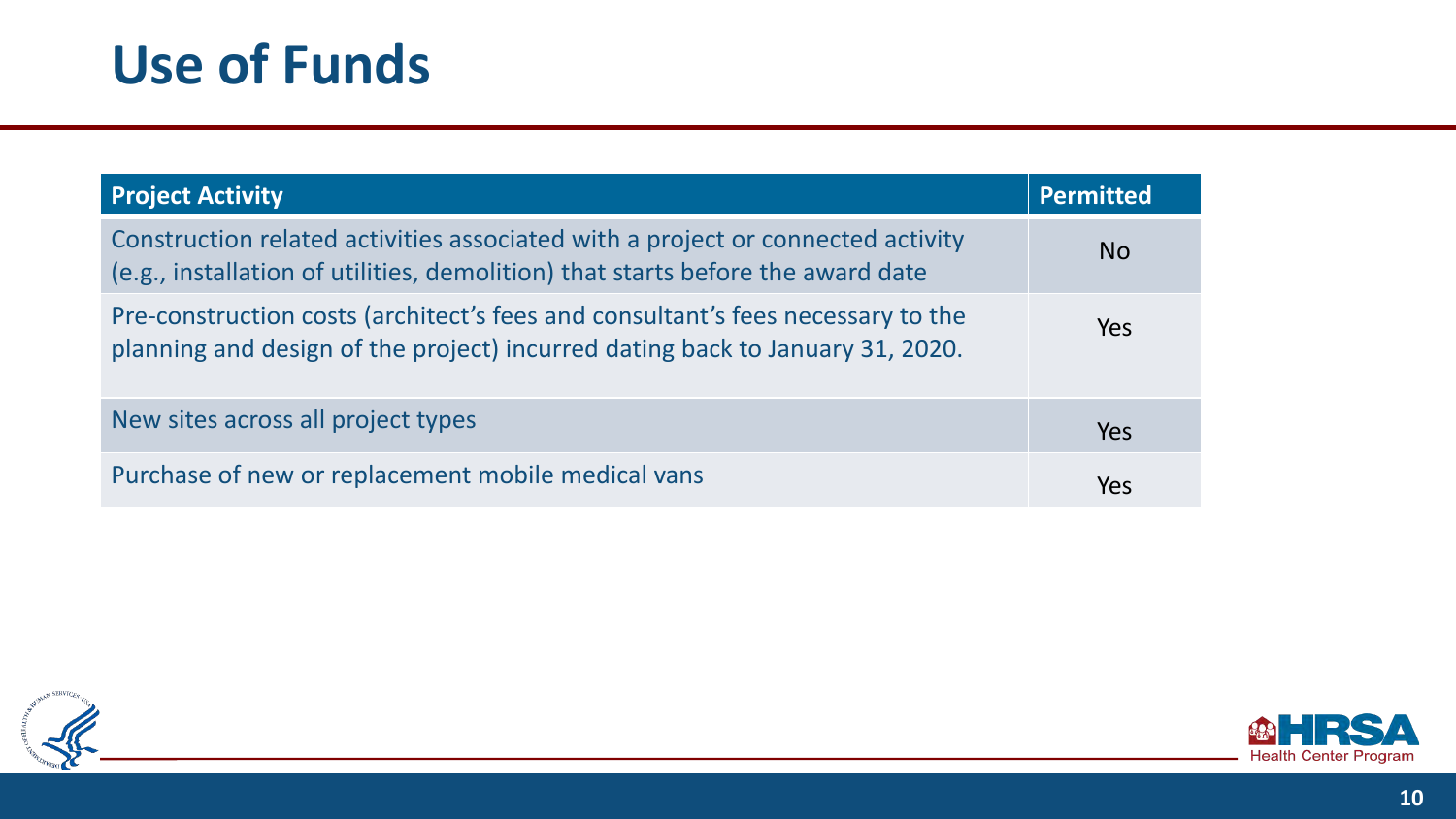#### **Unallowable Costs**

X

![](_page_10_Picture_1.jpeg)

**Health Center Program**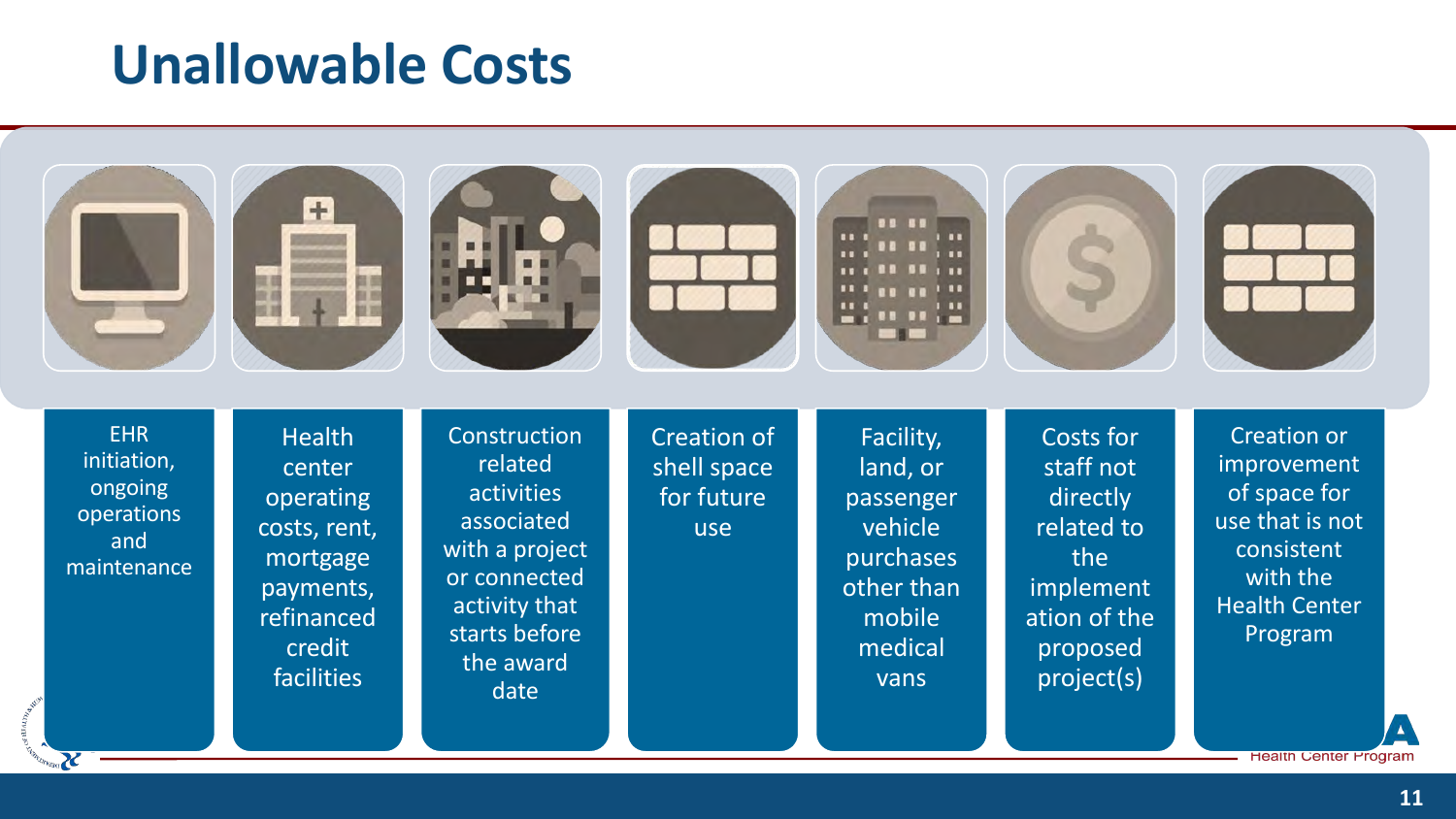#### **Environmental and Historic Preservation Compliance**

- HRSA requires that you provide information on the anticipated environmental impact as part of the application.
- NEPA related reviews must be completed and conditions of award must be released prior to commencing work outside of purchasing moveable equipment, engaging architectural and engineering services, or acquiring necessary licenses, permits and other approvals for the project.
- More information about environmental and historic preservation requirements is available at <https://bphc.hrsa.gov/about/nepa-nhpa/capital-development.html>

![](_page_11_Picture_4.jpeg)

![](_page_11_Picture_5.jpeg)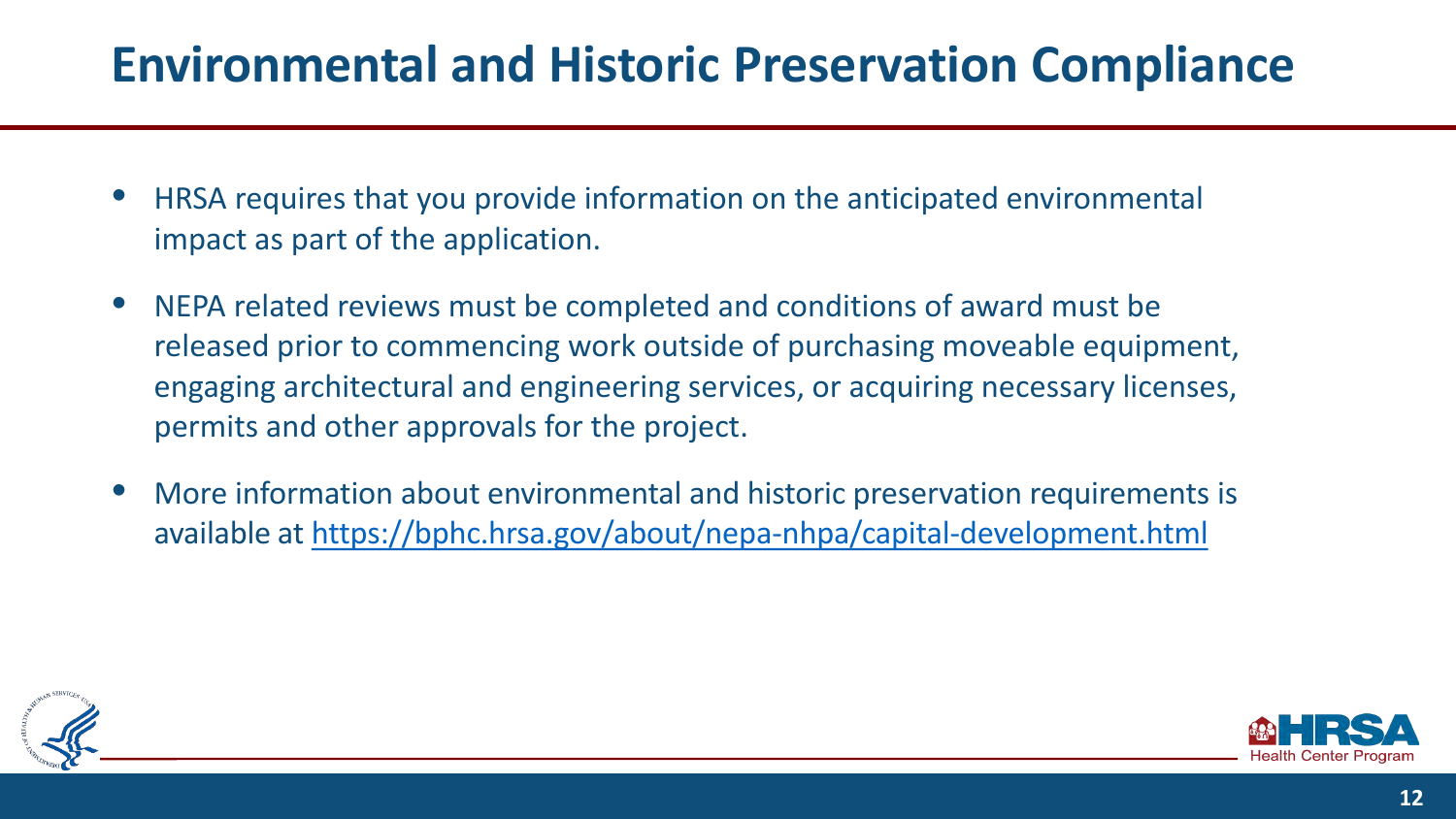#### Construction/Expansion Projects

- Proposed Site Plan
- Proposed Schematic Drawings/Diagrams of floor plans (proposed)

#### Alteration/Renovation **Projects**

- Current Schematic Drawings/Diagrams (before demolition)
- Proposed Schematic Drawings/Diagrams of floor plans (proposed)

#### Equipment Only

• Schematic drawings are not applicable

![](_page_12_Picture_9.jpeg)

![](_page_12_Picture_10.jpeg)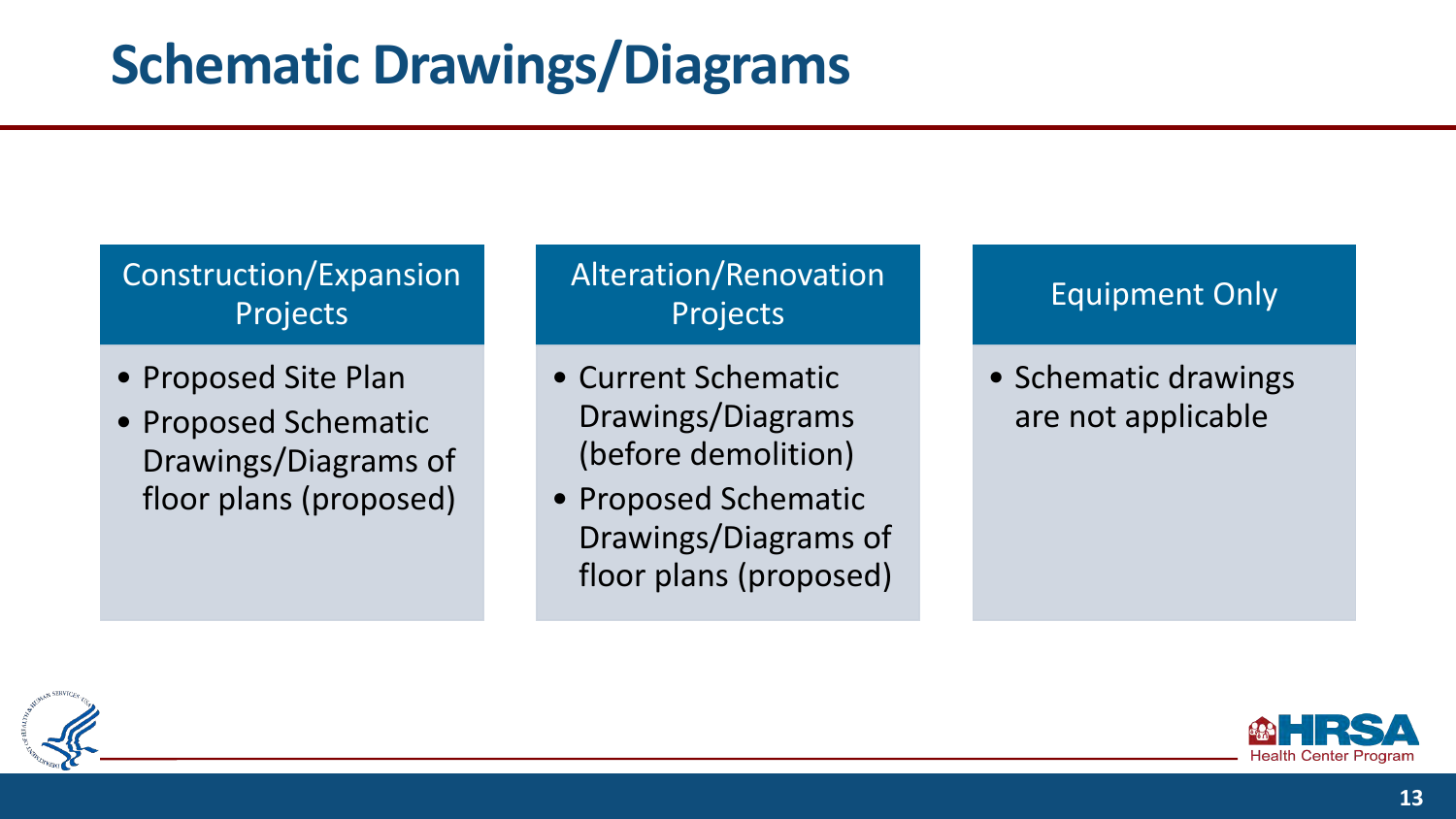### **Project Description**

For each project, provide a detailed description of the planned activities, including the following (where applicable):

- Overall square footage renovating or proposing
- Clinical and non-clinical area(s) to be impacted
- Creation of a new stand-alone structure
- Number of new rooms/areas added or improved
- Expansion of an existing structure to increase the total square footage
- Improvement and/or reconfiguration of the interior arrangements of an existing facility
- Installation of permanently affixed equipment
- Modifications and/or repairs to the building exterior (including windows)
- Heating, ventilation, and air-conditioning (HVAC) modifications
- Electrical upgrades and/or plumbing work
- Purchases of clinical and/or non-clinical moveable equipment items
- Other sources of funds to complete the project

![](_page_13_Picture_14.jpeg)

![](_page_13_Picture_15.jpeg)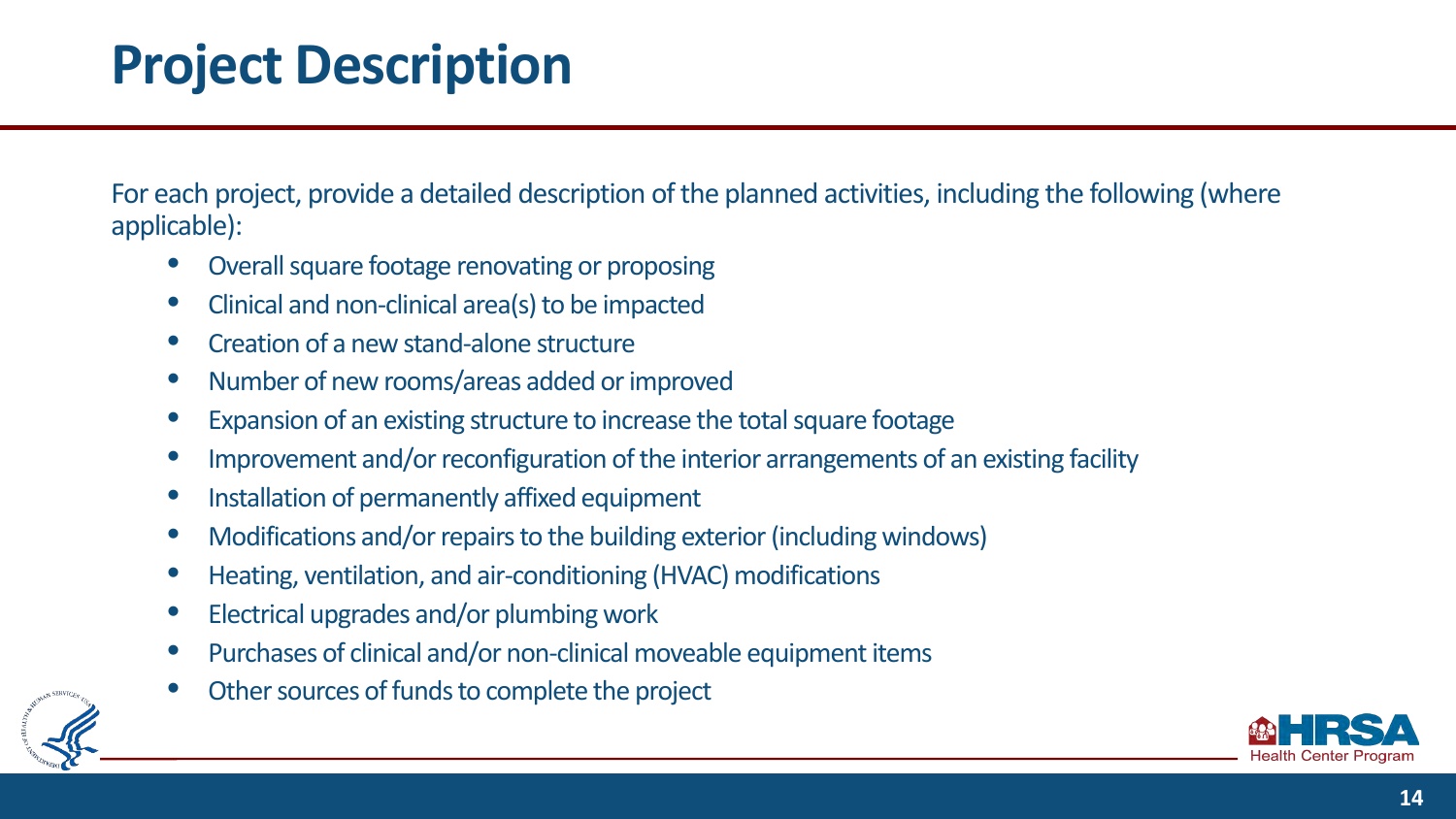#### **Resources to Support Additional Project Financing**

#### **New Market Tax Credits**

- Attracts private capital into low-income communities
- Corporate investors receive a tax credit

**HRSA Health Center Facility Loan Guarantee Program (LGP)**

- To facilitate access to capital funding and reduce financing cost for health centers
- Guarantees up to 80% of financing needed
- Health centers are eligible

#### **Community Development Financial Institutions (CDFI)**

• Private institutions that lend and provide services in low-income communities

![](_page_14_Picture_10.jpeg)

![](_page_14_Picture_11.jpeg)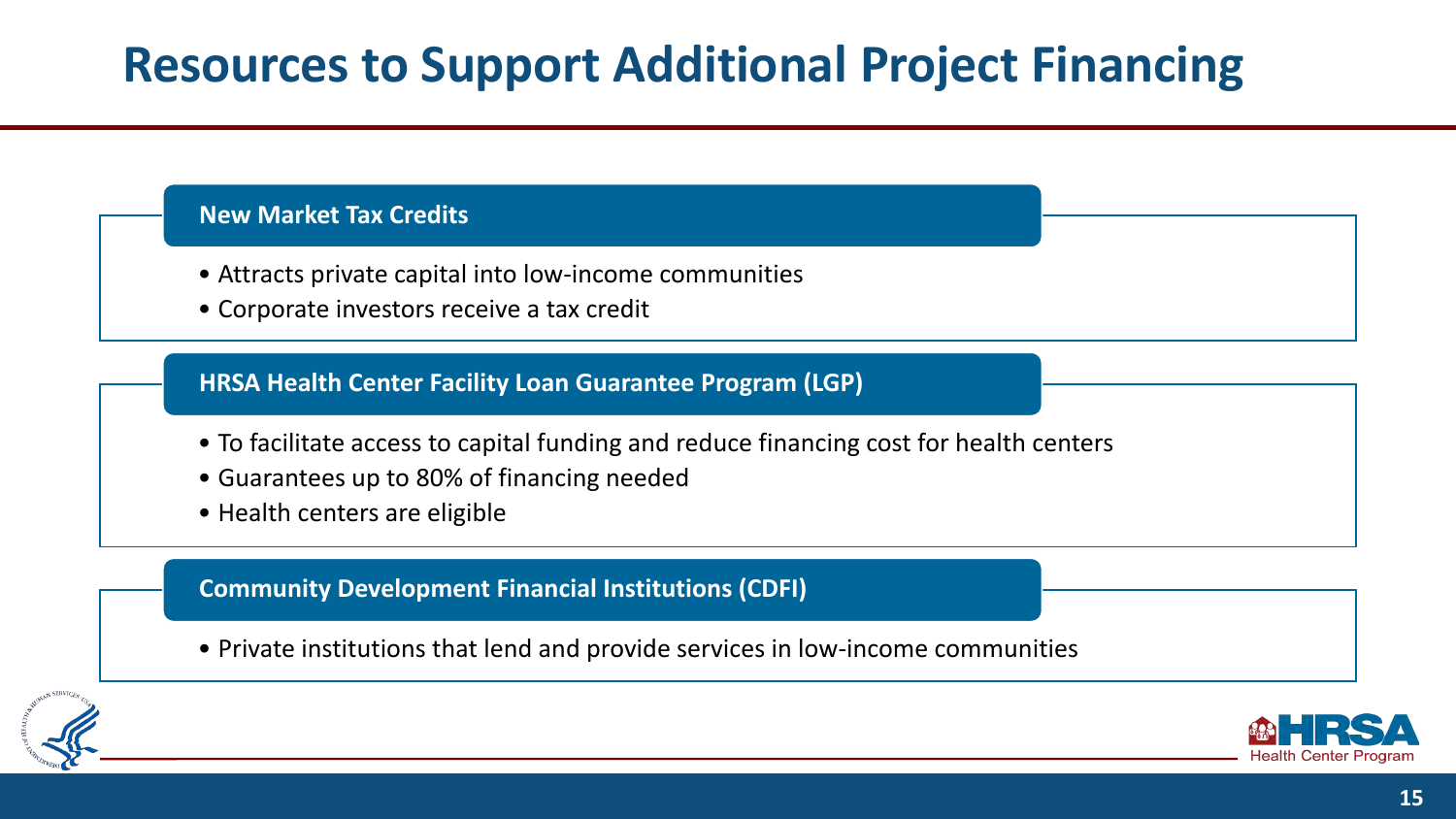## **Application and Submission Information**

- Health centers can access their applications in the HRSA Electronic Handbooks (EHB) starting May 7<sup>th</sup>, 2021
	- HRSA will send a separate email with code to access EHB application
- Applications are due in the EHBs on June 24<sup>th</sup>, 2021 at 5 p.m. EST
- Next Webinar:
	- ARP- Capital Application and Submission, May 18<sup>th</sup>, 2021

![](_page_15_Picture_6.jpeg)

![](_page_15_Picture_7.jpeg)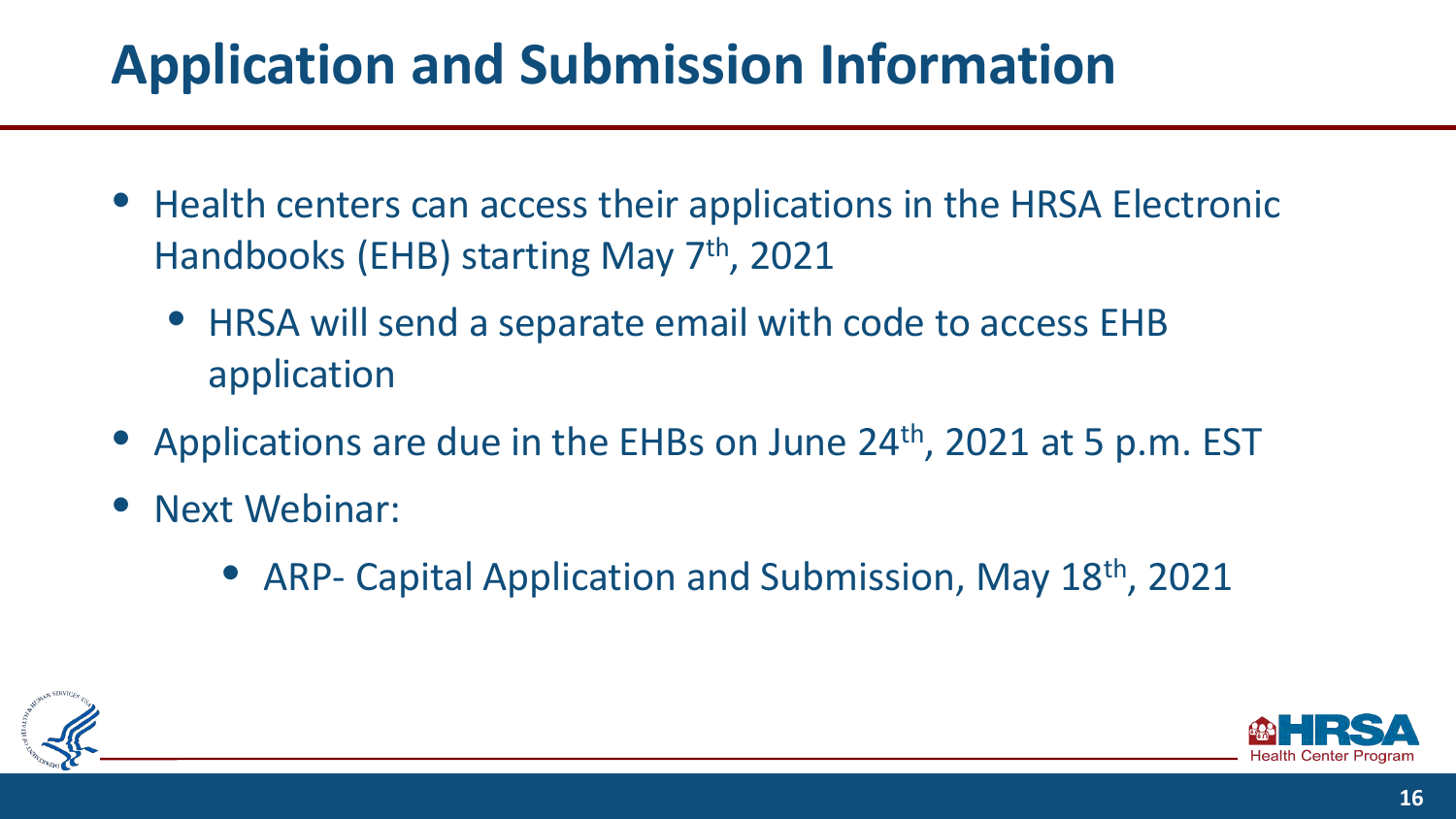#### **C8E Technical Assistance Webpage**

TA Webinar Information

Eligibility Information

## Submission Forms and Reporting

TA Contacts

View C8E technical [assistance webpage](https://bphc.hrsa.gov/program-opportunities/american-rescue-plan/arp-capital-improvements)

![](_page_16_Picture_7.jpeg)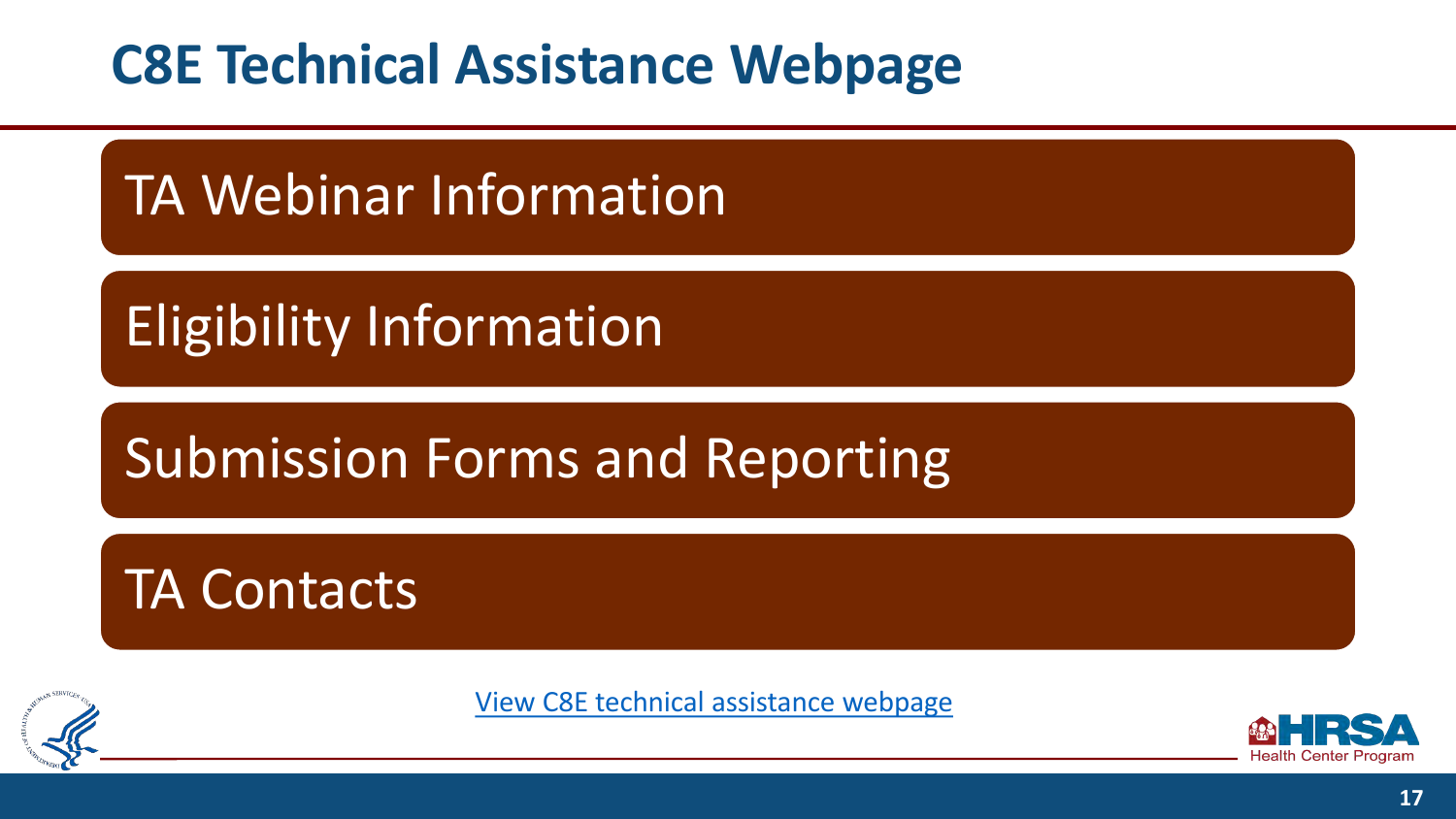#### **Technical Assistance Contacts**

**Program and Technical (EHB) related Questions**

**Health Center Program Support**

- **BPHC Contact Form: [https://www.hrsa.gov/about/cont](https://www.hrsa.gov/about/contact/bphc.aspx) act/bphc.aspx**
- **(877) 464-4772**

![](_page_17_Picture_5.jpeg)

**Grants Management Specialist**

- **David Colwander [\(DColwander@hrsa.gov\)](mailto:DGibson@hrsa.gov)**
- **(301) 443-7858**

![](_page_17_Picture_9.jpeg)

![](_page_17_Picture_10.jpeg)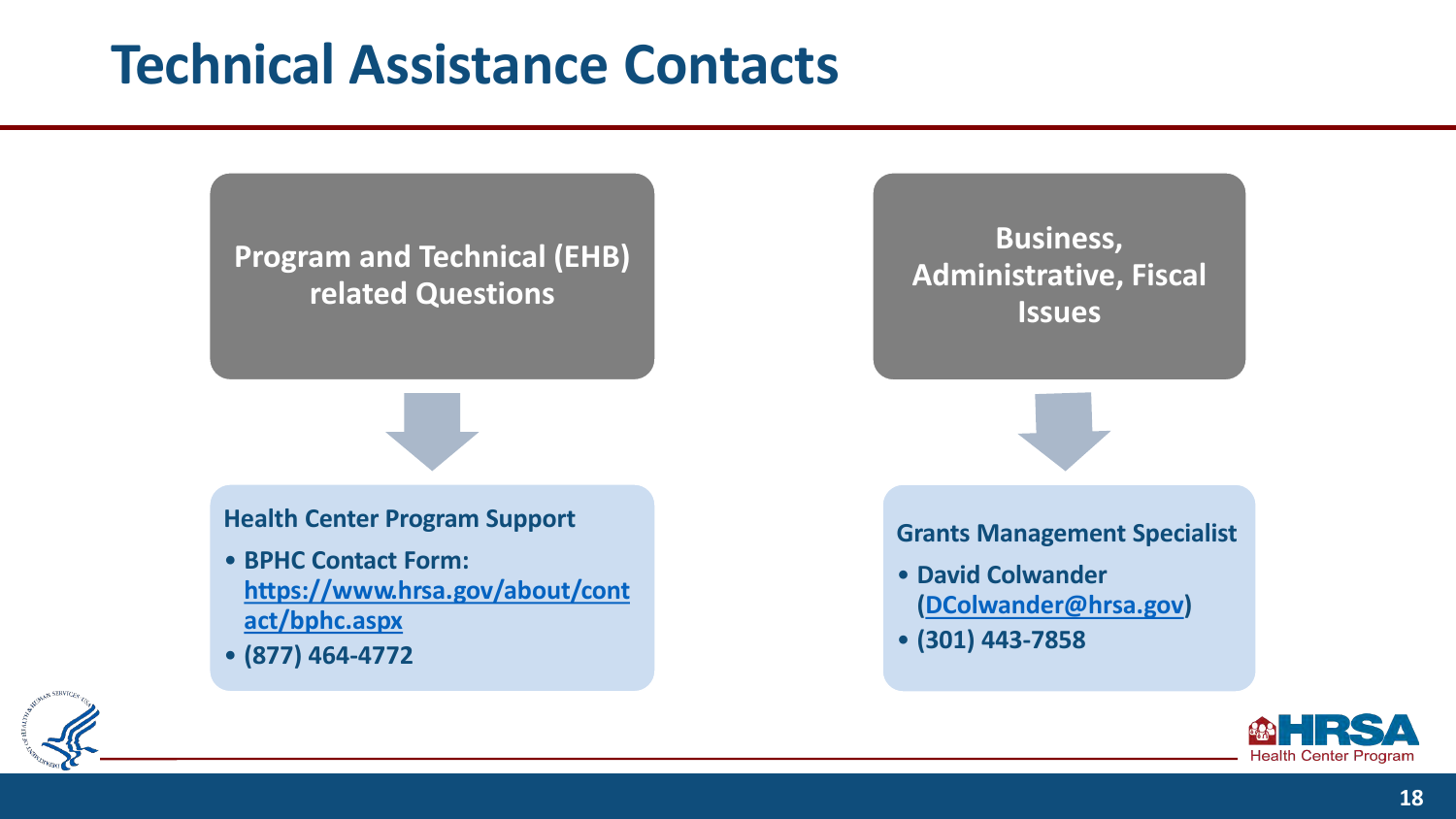### **Health Center Program Support Contact Form**

To submit an inquiry via the BPHC [Contact](https://bphccommunications.secure.force.com/ContactBPHC/BPHC_Contact_Form) Form:

![](_page_18_Figure_2.jpeg)

![](_page_18_Picture_3.jpeg)

![](_page_18_Picture_4.jpeg)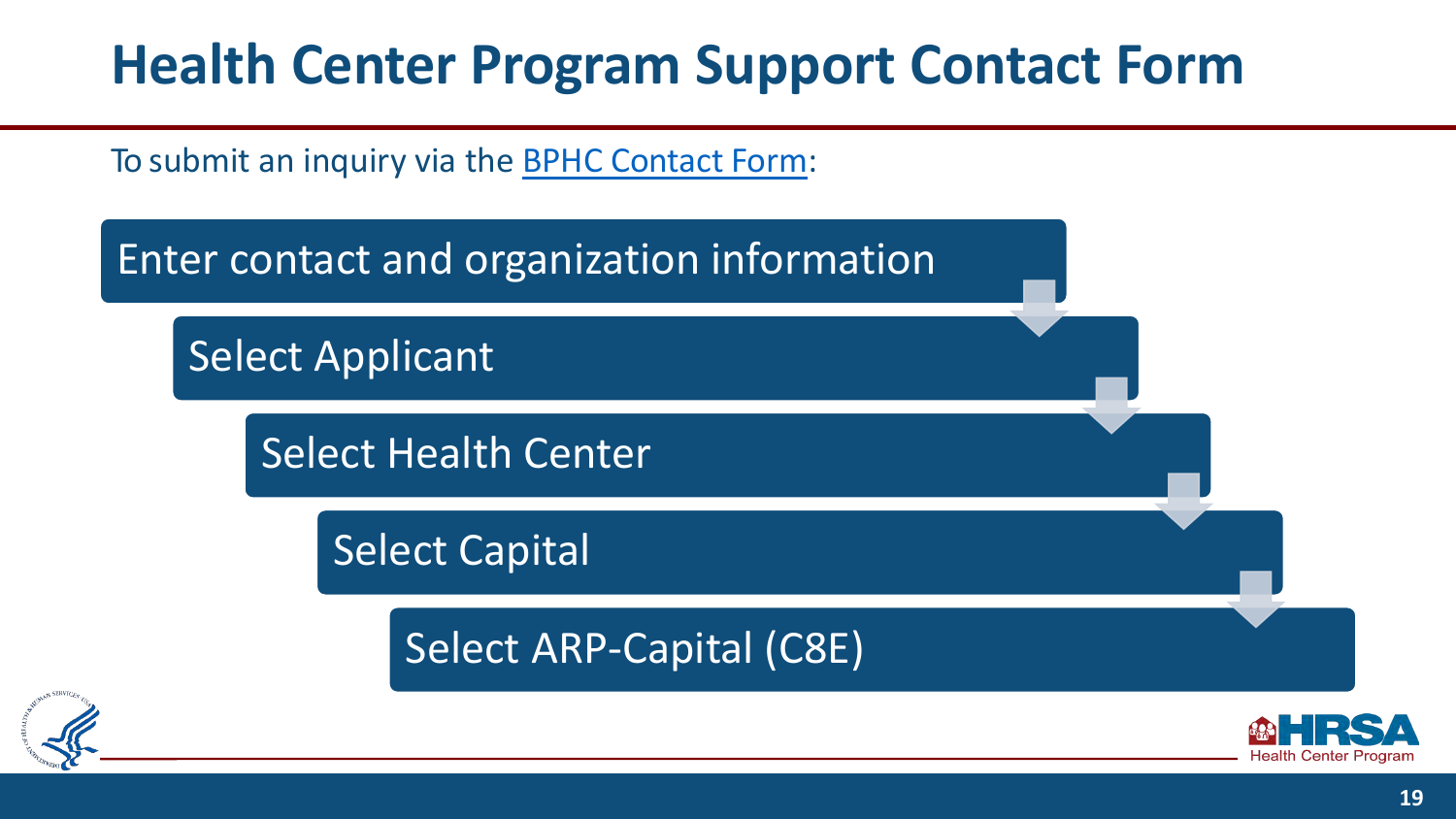## **Thank You!**

#### **ARP – Capital Team**

#### **Office of Policy and Program Development (OPPD)**

Bureau of Primary Health Care (BPHC)

Health Resources and Services Administration (HRSA)

![](_page_19_Picture_5.jpeg)

<https://www.hrsa.gov/about/contact/bphc.aspx>

![](_page_19_Picture_7.jpeg)

(301) 594-4300

[bphc.hrsa.gov](https://bphc.hrsa.gov/)

![](_page_19_Picture_10.jpeg)

Sign up for the *[Primary Health Care Digest](https://public.govdelivery.com/accounts/USHHSHRSA/subscriber/new?qsp=HRSA-subscribe)*

![](_page_19_Picture_12.jpeg)